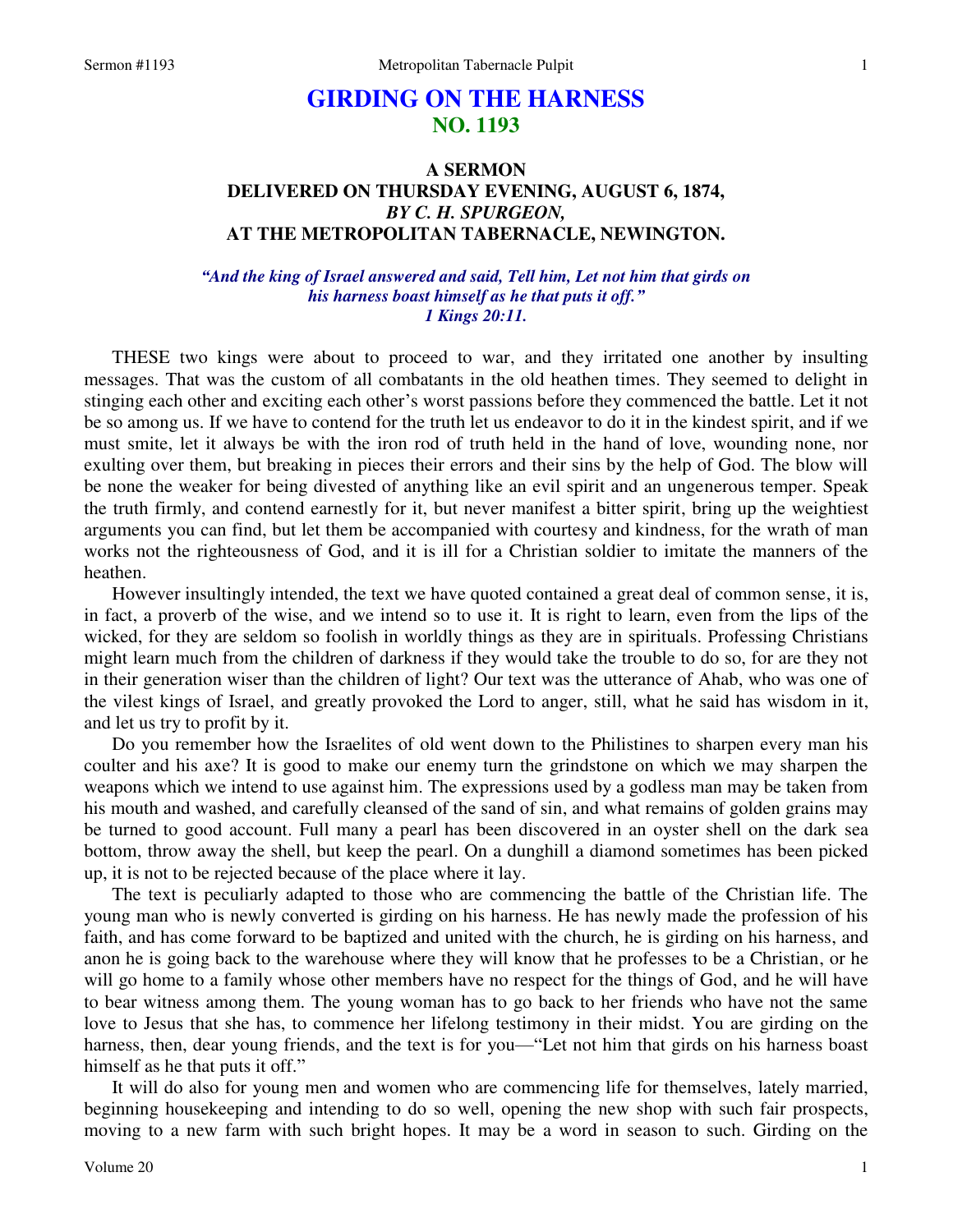harness, you have not put it off yet, and therefore do not boast. It will do for my new students who have just come to college. May they be preserved from the tendency to boast, which is natural enough, and is as silly as it is natural.

Perhaps I address some young minister who is commencing his ministry, or some worker for Christ who has begun in the Sabbath school, or taken a district for distributing tracts, or entered upon some other new labor. There are many other things which I need not mention here, but which each one can think of for himself, more especially if he happens to be in the condition intended. "Let not him that girds on his harness boast himself as he that puts it off."

**I.** Let us think a little upon this ancient saying, and remember, first, that THERE IS, IN THOSE WHO NEWLY PUT ON THEIR ARMOR A GREAT TENDENCY TO BOAST.

This is not at all remarkable, because, first, *it is the nature of all men more or less to boast*. Human nature is both poor and proud. It is so poor that it is naked and miserable, and yet it is so proud that it claims to be rich, and increased in goods, and to have need of nothing. If men carried their heads where they should, they would not be among the stars, but down in the dust, yet the less goodness poor mortals have, the more pride they usually manifest. The Pharisee who has been making a meal of a widow's house opens his mouth while yet he is gorged with his robbery, and cries, "God, I thank you that I am not as other men," and Herod, who has been murdering a holy apostle and ought to be repenting of his great wickedness, assumes the god, and listens with delight to the flatteries of his foolish subjects. The poorer, generally the prouder, and those who have the least to boast of are those who brag the most.

Now, this propensity in human nature to boast is sure to come out if we get a little preferment. We are about to be church members! Is not that something? Is it not a grand matter to be numbered with the people of God? Are we not somebody now? We shall come to the communion table, and be regarded as children of God, is not that delightful? We have sat up in the gallery and often envied the communicants when we have seen them gathered at the table, but now we shall sit among them, and the devil whispers, "Ah, now we are somebody." We have commenced to teach in the Sabbath school, and we feel pleased to think we are to be teachers of the young, is it not a noble work? Nobody will be able to say now that we are mere babes in grace. Why, we are getting to be quite defenders of the faith and bold servants of Christ, surely we may be allowed a little self-respect!

If we have begun to preach, and have been praised by many of our hearers, it is probable that we scarcely know whether we are in the body or out of it, we think we are Whitefields already, and apostles in embryo. What preachers we are going to be, and what wonders we shall certainly accomplish! Satan has patted us with his black paw, and told us that we have done amazingly well and deserve great credit, and we fully believe him. It is well known that even in natural things Jack in the office is apt to be proud, and the same thing will occur even to good young men when they are put a little forward. They can scarcely be trusted even to open the door of the Lord's house, or to sweep a crossing in the streets of the New Jerusalem, but straightway they become important.

It is much easier to be puffed up than to be built up, much easier to grow in self-conceit than in vital godliness, a little advancement turns many brains. Baruch was employed by the prophet to write the roll, and straightway he had high ideas of what Baruch must be, and he needed the message, "Seek you great things for yourself? Seek them not." We are always up in the air unless God in His infinite mercy chains us down to the rock and keeps us there, for pride is like the eagle, and delights to soar on high.

*Those who gird on the harness are the more apt to be proud because they often mistake their intentions for accomplishments*. Sitting down, they meditate upon what they hope to be—everything that is devout, humble, faithful, bold, tender, disinterested, pure, and holy, and after they have made a fair concoction of what ought to be done, and what they trust will be done, a gentle steam arises from the distillation of their thoughts, which intoxicates their brain, and they dream that what they purpose to be they already are. "Dear me, what a good fellow I am!" says the man who dreams that he is all that he hopes to be. He has put on his harness, and he hardly knows whether it fits him yet, but he has already killed hosts of enemies, he can see them lying heaps upon heaps, and there is he all stained with blood,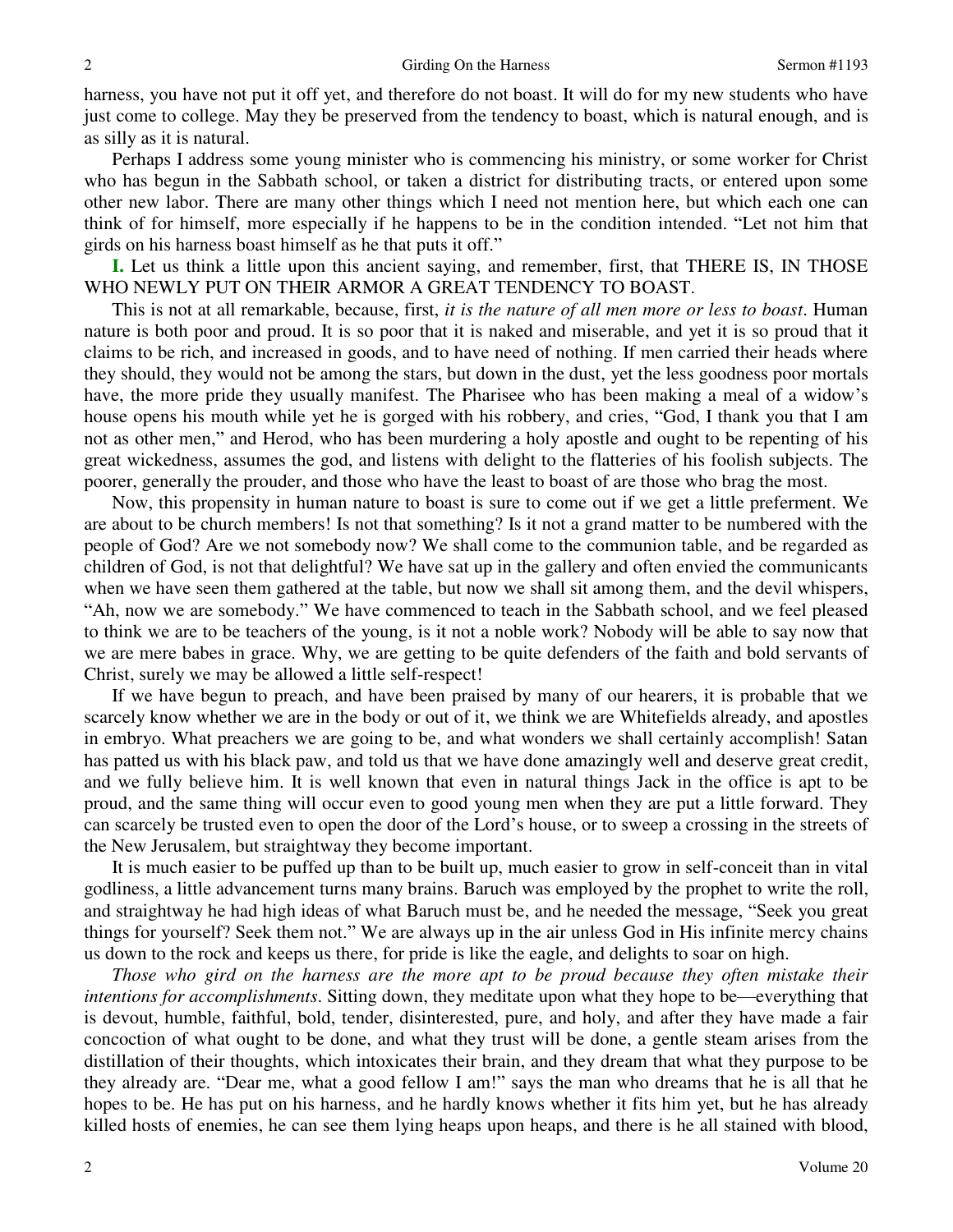fighting on, conquering and to conquer, though as yet he has not even fleshed his sword. He knows he shall be victorious to the end, and he already hears it said, "Well done, thou good and faithful servant."

But, young friend, there is a difference, and more than a slight one, between intentions and accomplishments. We do not always perform what we think we shall, nor do we always reach where we hope to arrive. Failures are as numerous as successes, and even the most successful have failures to mourn over. Good intentions are not so rare that you may begin to crow about them, there is a road which is paved with them, but I would not have you travel it.

It sometimes happens to the young beginner that *he mistakes the formation of his ideal for the attainment of it*. He has sketched on paper the figure that is to be worked out of the block of marble. There it is. Will not that make a beautiful statue? Already he congratulates himself that it stands before him on its pedestal. But it is a very different thing—the forming the idea in one's mind and the realizing of it. Some of us would fain preach the Gospel as simply, as earnestly, and with as seraphic a zeal as Bunyan, Baxter, or Brooks. Yes, it is a good ideal, and it is wise to have a grand model before you, but that is not all. He who aims high will shoot higher than he whose mark is low, but you have not struck that mark yet, young man, you are far short of your point, and therefore, do not begin to glory as though you had attained the goal. You want to be a McCheyne. Very well, be a McCheyne if God makes you one, but do not boast of what you are going to be.

You wish to reach a higher life. Young man, young woman, you desire to be as nearly perfect as may be possible. So be it! God help you and accomplish in you all the good pleasure of His will. But do not vainly dream that the life which you admire in others will readily be reproduced in yourself. Excellence comes of effort, they labored and watched, and prayed, and trusted in the Lord, or they never would have become what they were, and be assured there is no royal road for you, you too must wrestle hard ere victory will be won. Let the ideal be before your mind, but remember it is but an ideal, and grace will be needed to work in you "to will and to do of the Lord's good pleasure." To will is present with you even now, but perhaps ere long you will have to say, "How to perform that which I would I find not."

*Boasting in putting on the harness sometime arises from the notion that we shall avoid the faults of others*. We ought to do so, and we think we shall. We hear of a person who fell through becoming proud, and we feel sure that we shall keep humble, because we know the evil of pride. We hear of another man who was led astray by love of intoxicating drink, or another who fell a victim to his passions, or another who gave way to an evil temper, and so lost all his moral influence, now, having seen what others did, we feel that we are quite prepared to avoid the rocks on which they struck, and we already congratulate ourselves as if we had done so. If we were wise we would learn another lesson, and humbly say, "He fell yesterday, and I may fall today."

When I read of any minister turning aside to sin I feel a horror of great darkness come over my soul lest I should do the same, and many a time do I breathe the prayer to God that I may die and be gathered at once into heaven, sooner than be permitted to fall into any of those sins to which there is such a tendency in our corrupt nature. Instead of saying that I shall keep clear of grave sins, because another man will be my beacon, I ought rather to say, "That same current which drifted him upon the rock will drift me there also, unless the infinite mercy of God and the eternal power of the Holy Spirit keep me from falling into the like catastrophe." "Will you also go away?" is the plaintive question of our Lord, which every apostasy suggests to those who know themselves.

We also forget when we start in the battle of life that there is a great deal in novelty, and that novelty wears off. Believe me, you who have just begun, when you have been five and twenty years serving God you will learn that you have need of patience, and when you have been fifty years in it you will find that running in the race is not merely making a start and a spurt, but it is plodding on and on, through domestic troubles, through business cares, through the temptations of the flesh, through the machinations of Satan, fighting against the world, and contending against every passion of your nature. For all this we must make perpetual drafts upon divine strength, or we shall lose the day.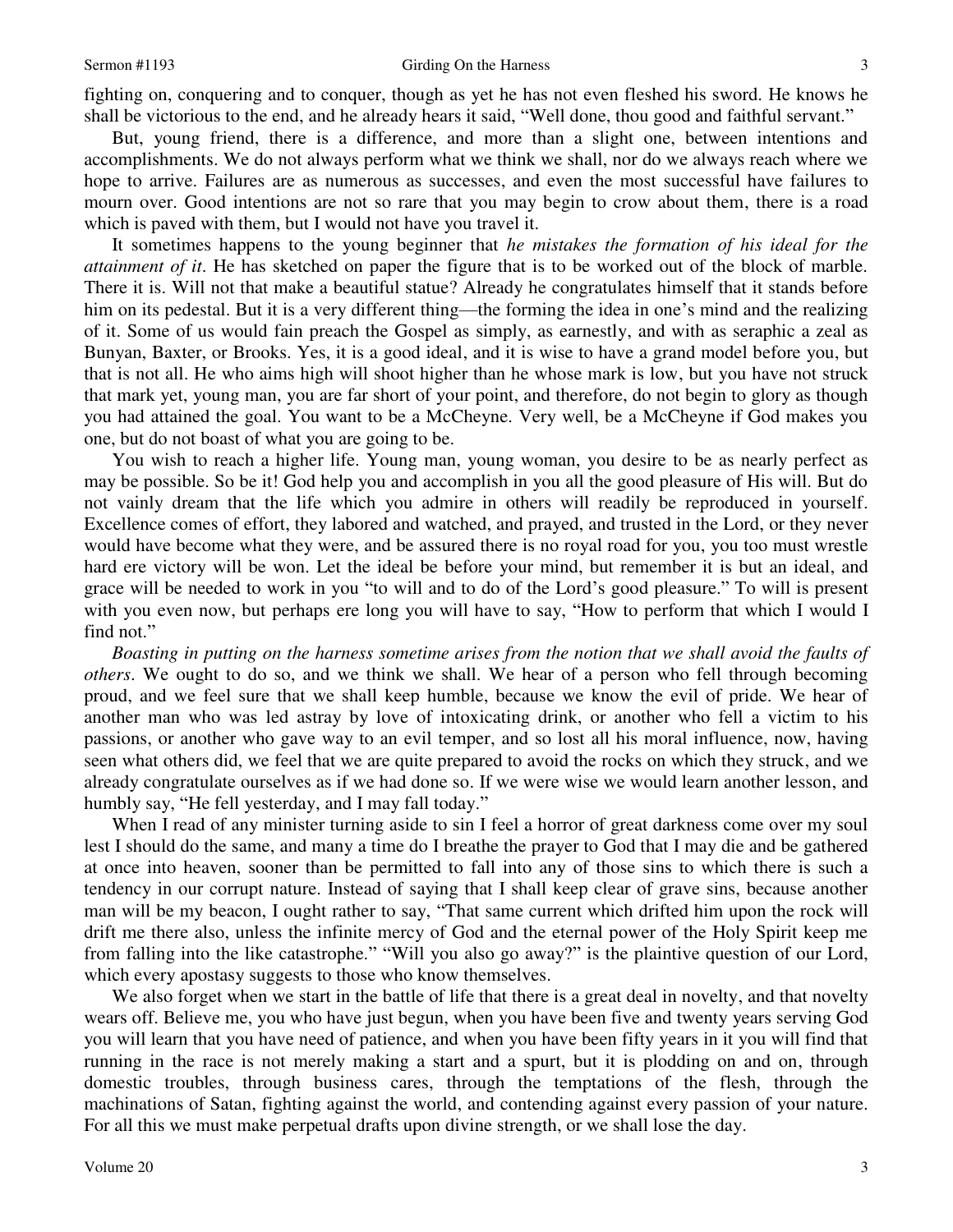If the days of martyrdom were to come, and the Papists would be kind enough to cut off our heads, I think I could go to Tower Hill and die without the slightest trepidation, but I tremble to think how I should behave if they were to roast me alive at a slow fire. To be a long while dying, with pains in the extremity of the body, hour after hour—that must be an awful test of faith. Now, if true religion consisted in a few days' resistance of temptation, that might readily enough be done, but to continue in your pilgrimage over hill and dale till you reach the Celestial City needs a resolute man, nay, needs his God, for without divine help he cannot possibly hold out.

Putting on your harness, you feel how pleasant it is to have new Christian friends to encourage you, and warm-hearted brethren to help you over your first difficulties and troubles, but after a while these Christian friends will have others to attend to, they cannot always carry you like lambs in their bosoms, you will have to run alone, and journey along the road like the rest of the flock. You may live to think that the service which seemed so interesting and delightful is not quite so fascinating as you thought it. The work which is now surrounded with a halo of romance will sober down to stern reality, and then you will feel, if you boasted in putting on your harness, that you boasted a little too soon.

So much upon the first head, the fault we wish to cure is a very common one—those who gird on the harness are very apt to boast.

**II.** Now for the second point, namely—THOSE WHO PUT ON THE HARNESS HAVE GOOD REASON TO REFRAIN FROM BOASTING.

They have good reason not to boast if they remember *what the very harness, or armor, itself is meant for*. What do you want armor for? Because you are weak, because you are in danger. When, then, you put on that casque with nodding plume, think to yourself, "It is because this head may be smitten with a deadly blow, that therefore I put on this helmet of salvation." When, through divine grace, you buckle on your breastplate of righteousness, think to yourself, "This poor heart of mine would soon be wounded with mortal sin if it were not for God's infinite love in providing me this cuirass of impenetrable metal." When you fit on those shoes with which your feet are to be shod, when you receive "the preparation of the Gospel of peace," think to yourself, "What a feeble creature I am! Even a poor thorn would lame me for my pilgrimage if God had not provided me with these protecting sandals."

As you take each piece of the armor, look at it, and say to yourself, "I cannot be proud, for my wanting this proves that I am a poor weak creature." It is always very foolish to be proud of our garments, because if we had not sinned we should have needed no clothes, and hence our garments are the ensigns of our sin, and so it would be equally absurd to be elated because we wear a suit of armor. Your armor, young man, though it glistens, and in the sunlight looks like burnished silver, affords you no ground for boasting, for if sin had not made you weak you would have required no armor whatsoever.

Again, it will be well to refrain from boasting, for *your harness which you are putting on is meant for use*. You are not dressing yourself out that you may be a thing of beauty, like a Life Guardsman in the park, or to sit on horseback for show, like those heroes at the Horse Guards, for small country lads to look at, and wonder how such sublime things could have been produced. You put on your armor because a conflict is expected. That bright breastplate of yours will be dented and bruised, that helmet will be battered by the saber of your foe. Every part of your harness will be tested and tried, it is bright now, but it will be rusted tomorrow with your own tears, and spattered with the mire through which you will have to march.

You could see yourself in it now if you took it off and gazed upon it, but other sights await you before you have ended the campaign. Worse than garments rolled in blood, and the smoke and dust of a martial conflict, will be the trials and troubles and temptations, through which you will have to pass before you have ended your lifelong fight. How dare you boast, then? Surely you have something else to do than to glory in your harness, because that harness is meant for you to suffer and to labor in, and therefore get to your work, and get away from your pride.

You must not boast, again, because *if you look at your harness you will see that it has joints in it*. You think your armor fits so well, do you? Ah, so thought that man who, nevertheless, died by an arrow

4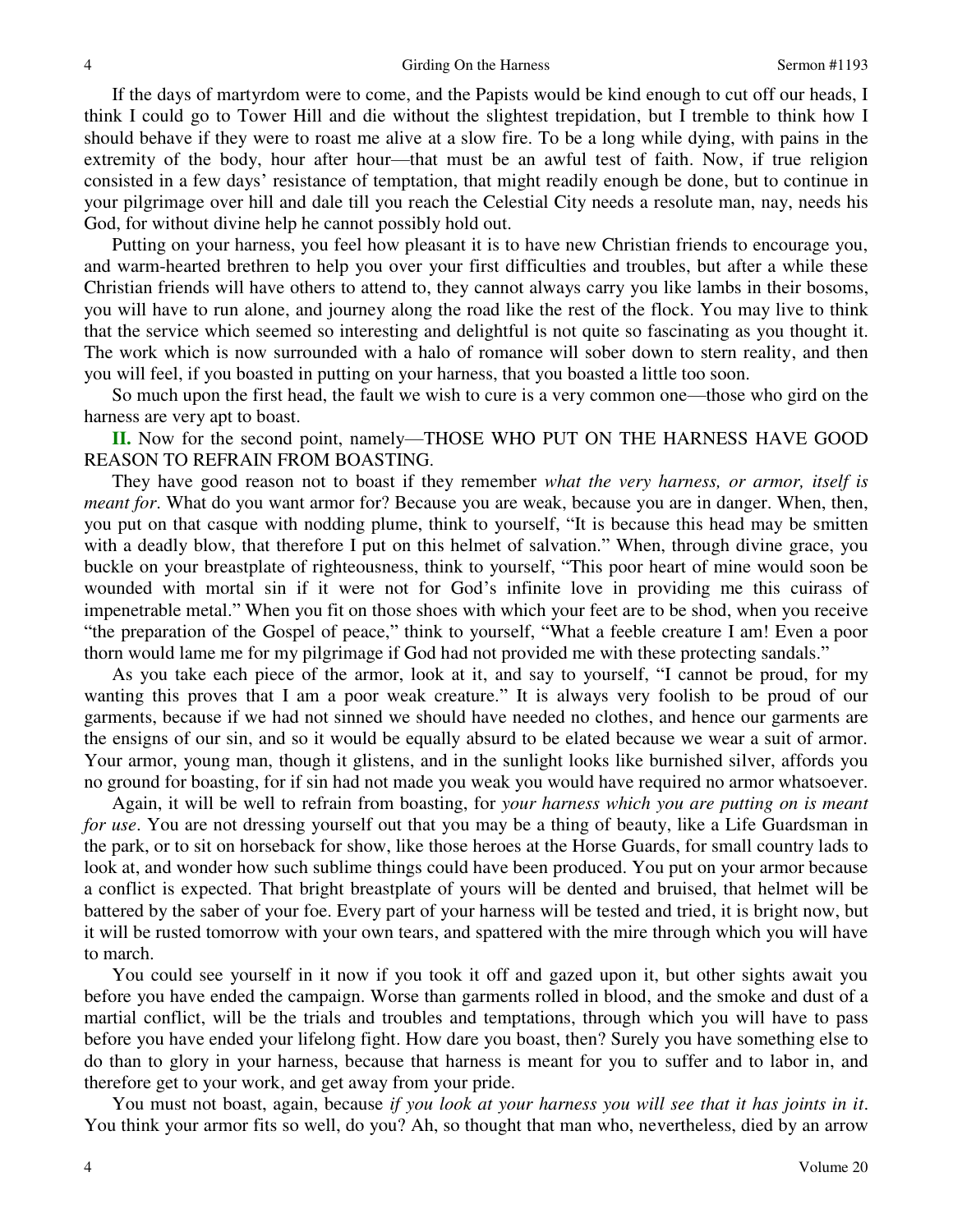5

which found its way into his heart between the joints of his array. In every man among us there is some weak point—something in our character by which we may be destroyed, unless the grace of God shall protect us. Yes, it may be true you cannot be hurt in those parts which the armor covers, but just an inch to this side, or to that, lies a vulnerable place. We are always most in peril where we think ourselves most secure. The prayer we uttered just now in our song was one which ought to be always on our lips—

## *"Let us not fall! Let us not fall;"*

for fall we shall, even into those faults from which we think ourselves free, unless the sovereign grace of God shall perpetually uphold us.

You ought not to boast of your harness, because *there are suits of armor which are good for nothing*. There is armor about in the world, and some of it the brightest that was ever seen, which is utterly worthless. I have known young men put on that harness and come strutting into our ranks, but soon the enemy's sword has cut through their sham armor-plates, and they have perished from before the Lord. Oh, it is a grand thing to have on that coat of mail which is made by heaven's own artificers, made of that metal of proof which laughs at spear and battle-ax, but self-confidence is a counterfeit, and carnal presumption and rash heedlessness are worthless imitations which will not turn the edge of the sword in the day of battle.

We should not boast when we put on our armor, because, *after all, armor and weapons are of little use except to strong men*. The old coats of mail were so heavy that they needed a man of a strong constitution even to wear them, much more to fight in them. It was not the armor that was wanted so much as the strong man who could sit upright under the weight. Think, too, of the sword, the great twohanded sword which the old warriors used, we have looked at one, and said, "Is that the sword with which battles were won?" "Yes, sir, but you want to see the arm which wielded it, or you see nothing. The young professor may put on that splendid harness, but is there vital godliness within his heart? Has he the life of God? Has he power with God? Is the real work of the Holy Ghost within his soul? For, if not, however excellent the external armor may seem to be, there will be a dreadful failure for want of force within.

Lastly, we may not boast in our harness because if it is of the right sort, and if it be well jointed, yet *we have received it as a gift of charity*. Most valiant warrior, not one single ring of your mail is your own. O Sir Knight with the red cross, no part of your array belongs to you by any rights but those of free gift. The infinite charity of God has given you all you have. How, then, can you boast? What if the Lord has preserved us for years, and what if we are enabled to feel that He always will preserve us? Yet this is nothing for us to glory in, we must give all the glory to His holy name to whom all the glory belongs. Therefore let not him that girds on his harness dare to glory in himself, but let him glory only in the Lord.

**III.** But now the third point. HE WHO GIRDS ON HIS HARNESS HAS SOMETHING ELSE TO DO BESIDES BOASTING.

Brave sir, just knighted and belted for the fight, waste no time in braggart speech! I will tell you what else you have to do. You have, first, to *see that you get all the pieces of your armor on*. Look you well to it that you "take to yourselves the whole armor of God," for one single part of that panoply neglected may lay you open to fatal blows. Open not your mouth to boast, but open your eyes, and look well to your way that you make sound work of it, for some begin with a false fire of carnal confidence which dies out to their disgrace. See to it, that you begin aright, and this will dampen the fires of your conceit.

Young warrior, beginning with so much hope, I can recommend you to *spend your time in gratitude*. Bless God for making you what you are, for calling you out from a sinful world, for making you a soldier of the cross. Boasting is excluded, for grace reigns. If the Lord has called you to work for Him, I charge you to bless His name, for you are highly honored to unloose the latchet of His shoes. The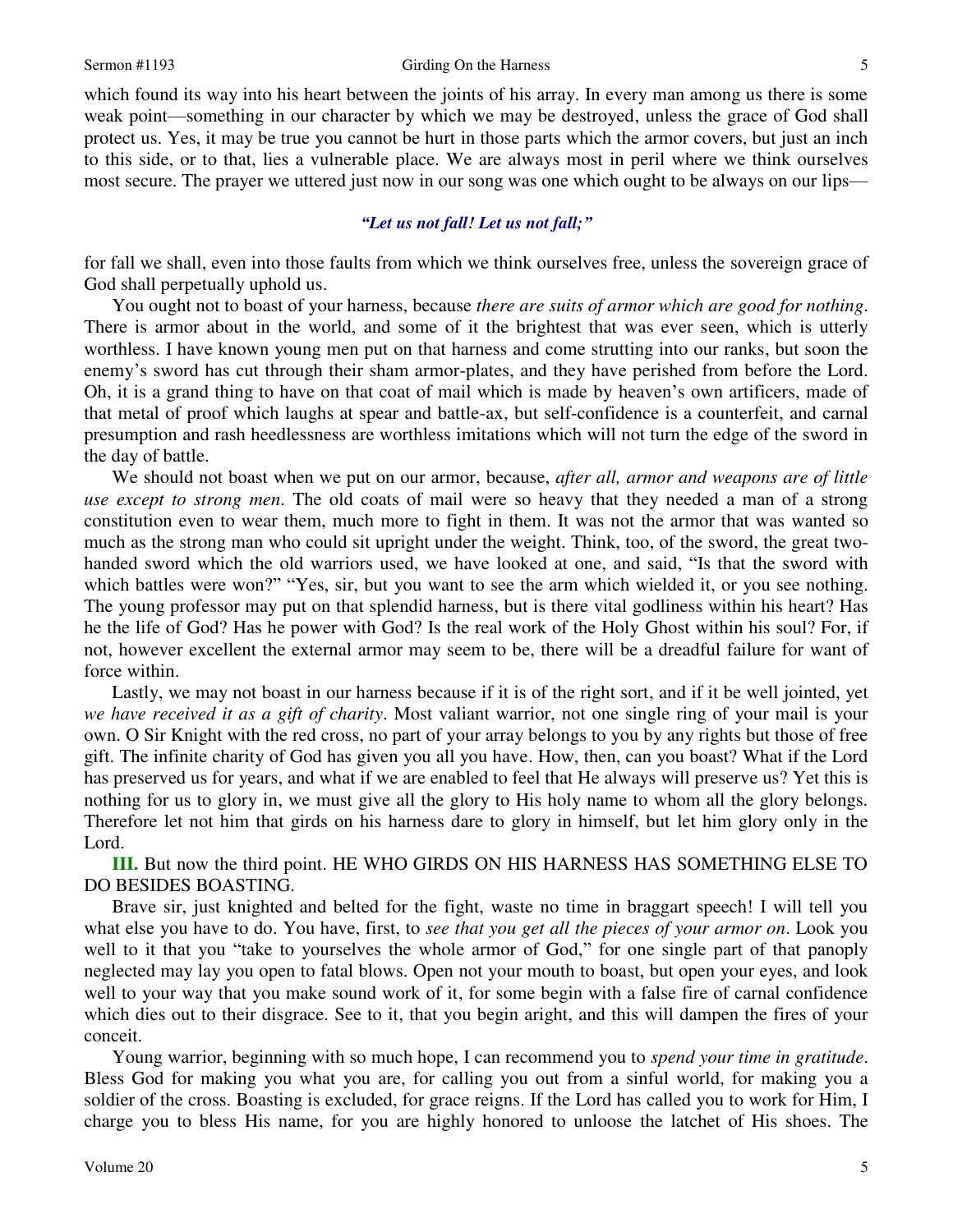meanest work for Jesus is a grander thing than the dignity of an emperor. Bless the Lord for His condescension in permitting you to do anything for Him. You have no time for boasting, you need every moment for thanksgiving.

You want every hour for *prayer*. If ever we ought to pray it surely is when we are newly entered upon the Christian life. If ever a minister ought to pray it is when he commences his ministry. Brethren, when ought a man *not* to pray? Surely there is no period when prayer is out of place. We have need to cry to the strong for strength all through life, but if there should be a special season set apart for prayer it should be in entering upon a new course of life, or undertaking a fresh duty. In buckling on the harness we should ask the great Captain to watch over us, that we may be kept faithful unto death. Squander not precious time in vain glory, but consecrate it to devotion.

Remember, young soldier that you are bound to use your time in *learning obedience,* looking to your Captain and Commander, as the handmaid looks to her mistress. You have enlisted beneath the standard, be careful that you march according to marching orders, that you stand fast when your leader bids you stand, walk without weariness when He bids you walk, and run without fainting when He bids you run. You are to take your cue from Jesus. He gives the word of command, it is yours by grace to follow it. You have your hands full, I do assure you, to lead an obedient life, you will have no time to cry, "I have done well," for each moment calls upon you for fresh deeds of obedience, and therefore bids you afresh to ask help from on high.

Dear friends, you have no space for boasting, for your full attention will be wanted to maintain *watchfulness*. You have just put on your harness. The devil will speedily discover that! He will pay his respects to you very soon! As soon as he sees a new soldier of the cross enlisted, he takes a fresh arrow from his quiver, makes it sharp, dips it in gall, and fits it to his string. "I will try this youngster," says he, and before long a fiery dart flies noiselessly through the air. He knows where to shoot it, and if it does not wound the first time he will learn by a little trial where your weak point is, and he will gall you, and before he has done with you he will change your boasts into groans. It may be, even the people whom you seek to benefit will try you, the children whom you hope to convert will show that old Adam in them is too strong for you.

You will find, O young minister, that the soil will wear out your plowshare. Where you meant to bless you will receive coldness and even anger in return. Fighting for Christ is not all parade. The young recruit puts on the colors, the sergeant gives him his shilling, and he feels himself a mighty man as he goes down the village! He will feel rather different when he is carried on the ambulance into the hospital, to lose a limb, or pine away to a skeleton. He will know what fighting means and what battle means before long. I do not speak to dispirit anyone who is beginning warfare for Christ, but I do speak with this intent—that all vainglory may be put far from us.

Once more upon this point. The young warrior may not boast, for he will want all the faith he has, and all the strength of God also, *to keep him from despondency*. There is a tendency in us, especially when we are commencing the divine life, to swing either this way towards self-confidence, or that way towards despondency. A raw recruit thinks himself a fine fellow, and when he finds he is not, he despairs, he ought to have despaired of himself at first, but in course of time he makes the mistake of despairing of his God too. Think as little as ever you can of yourself, you will never err there, no man ever walks too humbly, or has too little self-conceit. But think as much as ever you can of your God, you will never think too well of Him, the grandest reliance upon God that ever a man had was warranted by the truth. He that believes in the Lord to any extent shall never be ashamed or confounded, world without end.

"Cursed is he that trusts in man, and makes flesh his arm; but blessed is he that trusts in the LORD, and whose hope the LORD is." I make confession, here, that whenever I have failed I have always failed in things which I thought I could do very well indeed, I had done them so often that I was sure I could manage them. And where I have never failed has been in great difficulties, when I was quite out of my depth, and could do nothing of myself. I have thrown the whole matter upon my God, and rested in Him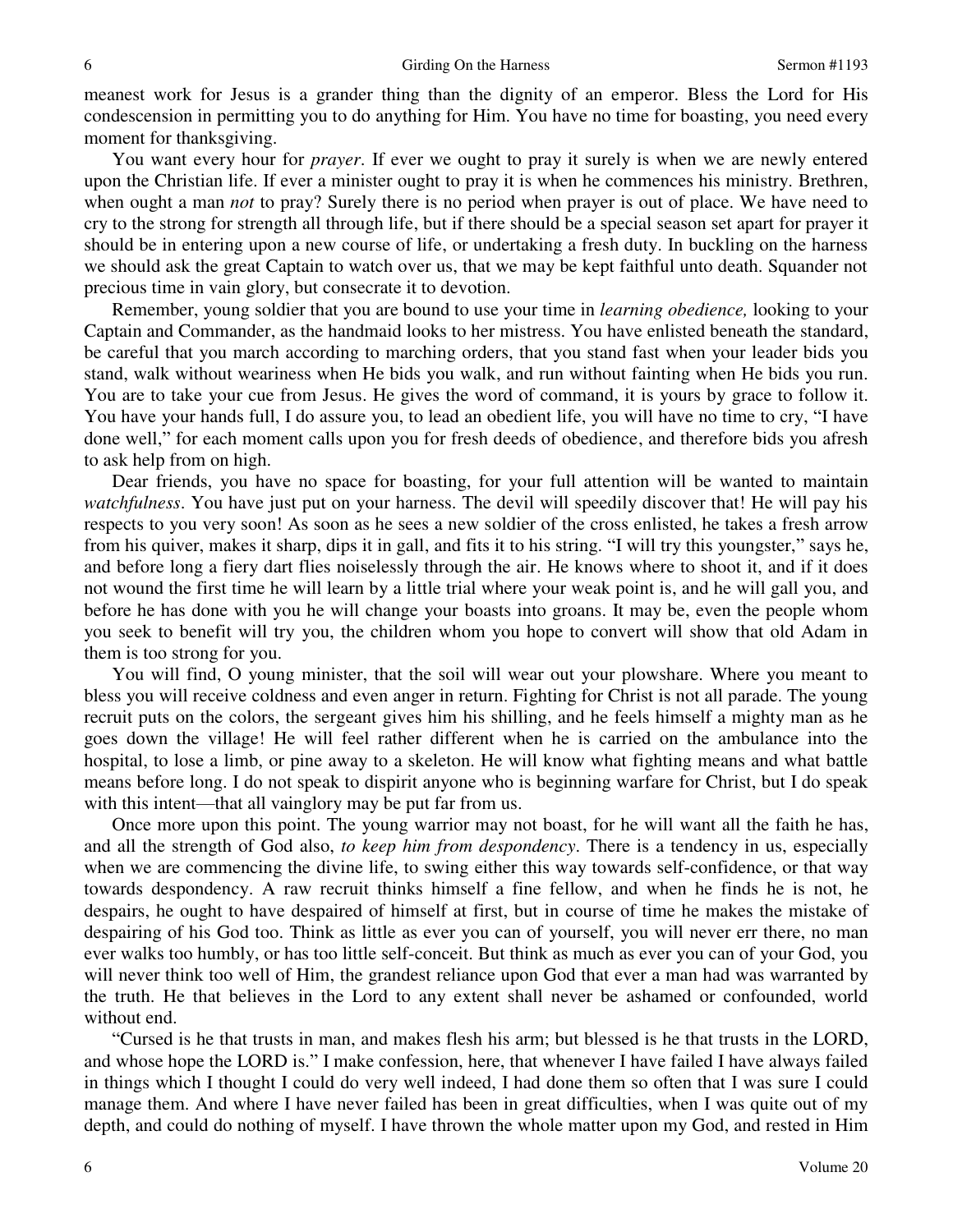alone, and all has been well. I feel it now to be a great pleasure to get out of my depth, where I cannot touch the bottom, where the human is altogether exhausted, for then everlasting love and faithfulness come in, and it is blessed swimming, buoyed up by the waves of eternal love and the immutable truth.

**IV.** I close with the fourth point, which is this, THOSE WHO GIRD ON THE HARNESS CERTAINLY OUGHT NOT TO GLORY, FOR THOSE WHO ARE PUTTING IT OFF FIND NOTHING TO BOAST OF.

I love to look upon my venerable brethren and sisters who have been in Christ these many years and have worn so well, but they may not put off their harness yet, for until we get across the river we are never out of gunshot of the enemy. I have heard say that horses fall oftener at the bottom of a hill than anywhere else, and I am sure it is true with men. I have watched carefully, and though I sometimes hear of young men going aside (it is sad that we should hear of it), yet if there be any great blight upon Christian reputations, it almost always happens to a man of long experience, very frequently, to a man who is growing old. I do not know why. Whether it is that those advanced people begin to trust to their experience or not, I cannot tell, but so I have marked it around me, and so I have noticed it in the records of the Bible. The falls are mostly of middle-aged or elderly people.

We have hardly in Scripture an instance of any young professor that turned aside. The reason is, I think, because when we are weak, then are we strong, and when we conceive ourselves to be strong, we become weak. He who has been a servant of God for seventy years, and borne an unblemished character all along, may in the very last year of his life commit a folly which will mar his memory. Blessed be God, it will not destroy his soul, for the Lord will keep him from that, "that evil one touches him not," but even at the last the man may so injure himself that he may go with broken bones all the way to heaven, and be saved "so as by fire."

Troy kept off its invaders a long while, but after all, it was taken, the twelve years in which the Greeks were kept at bay stood for nothing against the one night in which the hollow horse was dragged in, filled with armed men. "He that endures to the end, the same shall be saved," and if there were not a covenant promise of final preservation, we might give up our spiritual fighting in despair. So that the Christian man never ungirds his harness in this life, still we may say that the brother is putting it off when there is but a step betwixt him and death in the course of nature.

Now, how do you find Christians of that kind when you have attended their dying beds, if you have had the privilege of doing so? Did you ever find a Christian stayed up with pillows in his bed boasting of what he had done? When Augustus, the Roman Emperor, was dying, he asked those who were around him whether he had acted well his part, and they said, "Yes." Then he said, "Clap me as I go off the stage." Did you ever hear a Christian say that? I remember Addison, about whose Christianity little can be said, asked others to "come and see how a Christian could die," but it was a very unchristian thing to do, for forgiven sinners should never make exhibitions of themselves in that fashion.

Certainly I never saw dying Christians boastful. They always depreciate themselves, and appreciate their Master. One of them said he was tying all his good works and all his bad works into a bundle, for he said, he had tried to sort them, and the good ones had so many spots on them that he hardly knew which was which, and so he tied them all up in one bundle and threw them all overboard, and he meant to swim to glory on the plank of free grace. He did wisely—

## *"Nothing in my hands I bring, Simply to the cross I cling."*

 That stanza has been the dying language of thousands of saints. They have cried, "None but Jesus!" and they have asked to have put upon their tombstones, "A sinner saved by grace" or—

> *"A guilty, weak, and helpless worm, On Christ's kind arms I fall;*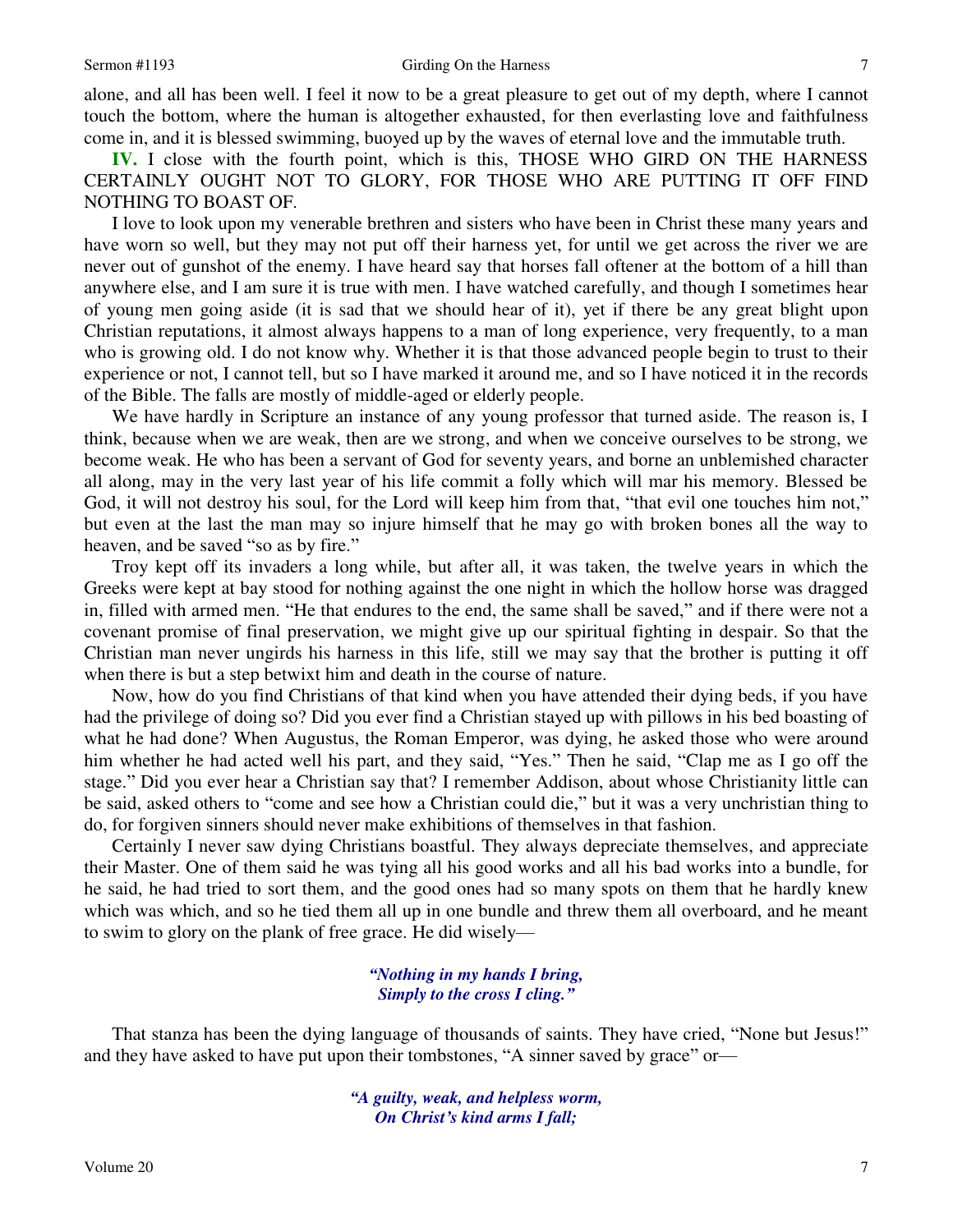#### *He is my strength and righteousness, My Jesus, and my all."*

The tendency of advancing years on Christians is to take away self-confidence, and to make them more confident in God.

 Those who have had real experience of the things of God do not talk about perfection in the flesh, but they confess their past failures, and mourn over them. They do not even say that if they had their lives over again they would do better, they are afraid they might do worse, and if they have done well in any point, and they know it, they will not deny it, but they say, "Ah, only divine grace kept me from making a terrible mistake there, but the Lord appeared for me, and helped me."

 If these aged ones are communicative when throwing off their harness they will tell you many wonderful stories of how the Lord came to their rescue when their steps had almost gone, and their feet had well-nigh slipped, and young people! it will do you good to hear them tell how, when their strength was spent, the eternal might of God sustained them, how, when they had no merits, the love, and blood, and righteousness of Jesus Christ made them rejoice and triumph before God, and when they were fainting and ready to die, a touch from their dear Lord and Master's hand made them stand upon their feet full of strength, and expectant of victory.

 If you could watch the saints as they doff their harness piece by piece, and go down into the Jordan, if you could see them as they come up out of the river and begin to ascend the celestial hills on the other side, you would hear them sing, but you could not detect a single note of self-glory in all their song. When you are privileged to stand upon yonder streets of shining gold, and hear the hymns of the bloodwashed ones, their one note will be, "Worthy is the Lamb! Worthy is the Lamb!" Though the Lamb says, "They shall walk with me in white, for they are worthy," they do not count themselves so, their reply to their Lord's encomium will be, "Worthy is the Lamb that was slain to receive honor, and glory, and majesty, and power, and dominion, and might!"

Dear friends who are girding on your harness, the gist of all is this, confide in God, but distrust yourselves, have done with every glorying, except glorying in the Lord. In pastoral observation I have seen, and wish to mention it here, many timid, trembling, and even mourning Christians, and I could have wished that they had more faith and more joy, but yet I have seen them walk very carefully and humbly, and tremblingly, and they have never brought any disgrace upon the church or grieved my heart, and on the other hand, I have seen others who were very sure and very loud, and very zealous, and pushed themselves to the front and won a great deal of esteem, who have not only never been any better than they should be, but by and by have needed to be rebuked and censured, and perhaps ultimately severed from among us, for their glorying was in themselves.

There is nothing like full assurance for excellence, and there is nothing like presumption for worthlessness. Never mistake the one for the other. You cannot trust God too much, nor trust yourself too little. I read a book one day called "Self-made Men," and in its own sphere it was excellent, but spiritually I should not like to see a self-made man. I should think he would be an awful specimen of humanity. At any rate, a self-made Christian is one of a sort that very soon the devil takes, as I have seen children take a bran doll and shake it all out, he likes to shake out self-made Christians till there is nothing left of them. But God-made men, these are they that do exploits, and God-made Christians who fall back upon the eternal strength at all times and confide there, these are the men to hold on their way and wax stronger and stronger.

My subject has little bearing upon unconverted persons, except this, that as you see Christian people are not to trust themselves, it is clear that unconverted people cannot be saved by any trust in themselves, or by anything that they can do. Even "the just shall live by faith," and for you who are not just, but are sinners still, the only way of salvation is faith in the Lord Jesus Christ. Oh, that you may believe in Him, and you shall be saved. If there is any unconverted old man here, he is not putting off his harness, for he never was a soldier of Christ, but I would like to say to him—however old you may be,